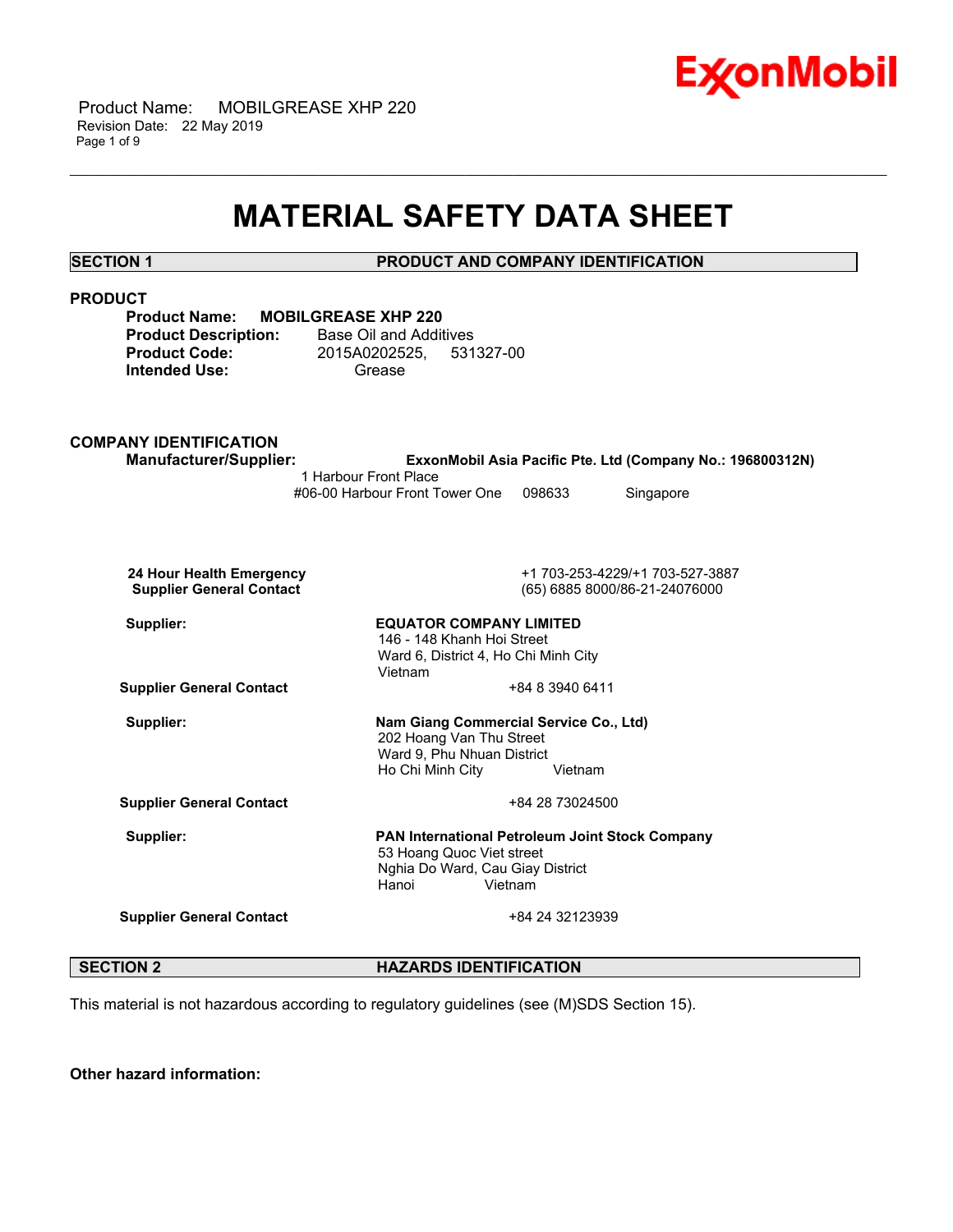# Ex⁄onMobil

 Product Name: MOBILGREASE XHP 220 Revision Date: 22 May 2019 Page 2 of 9

#### **PHYSICAL / CHEMICAL HAZARDS**

No significant hazards.

#### **HEALTH HAZARDS**

 High-pressure injection under skin may cause serious damage. Excessive exposure may result in eye, skin, or respiratory irritation.

\_\_\_\_\_\_\_\_\_\_\_\_\_\_\_\_\_\_\_\_\_\_\_\_\_\_\_\_\_\_\_\_\_\_\_\_\_\_\_\_\_\_\_\_\_\_\_\_\_\_\_\_\_\_\_\_\_\_\_\_\_\_\_\_\_\_\_\_\_\_\_\_\_\_\_\_\_\_\_\_\_\_\_\_\_\_\_\_\_\_\_\_\_\_\_\_\_\_\_\_\_\_\_\_\_\_\_\_\_\_\_\_\_\_\_\_\_\_

#### **ENVIRONMENTAL HAZARDS**

No significant hazards.

**NOTE:** This material should not be used for any other purpose than the intended use in Section 1 without expert advice. Health studies have shown that chemical exposure may cause potential human health risks which may vary from person to person.

#### **SECTION 3 COMPOSITION / INFORMATION ON INGREDIENTS**

This material is defined as a mixture.

#### **Hazardous Substance(s) or Complex Substance(s) required for disclosure**

| <b>Name</b>                                                                      | CAS#       | Concentration* | <b>GHS Hazard Codes</b> |
|----------------------------------------------------------------------------------|------------|----------------|-------------------------|
| <b>IBENZENAMINE, N-PHENYL-, REACTION PRODUCTS WITH</b><br>2.4.4-TRIMETHYLPENTENE | 68411-46-1 | 1 - < 5%       | H402. H412              |
| <b>IZINC DIALKYL DITHIOPHOSPHATE</b>                                             | 68457-79-4 | $1 - 5\%$      | H315, H318, H401, H411  |
| <b>ZINC DINONYLNAPHTHALENE SULFONATE</b>                                         | 28016-00-4 | $0.1 - 5.1\%$  | H315, H319(2A), H317    |

\* All concentrations are percent by weight unless material is a gas. Gas concentrations are in percent by volume.

#### **SECTION 4 FIRST AID MEASURES**

#### **INHALATION**

Under normal conditions of intended use, this material is not expected to be an inhalation hazard.

#### **SKIN CONTACT**

Wash contact areas with soap and water. If product is injected into or under the skin, or into any part of the body, regardless of the appearance of the wound or its size, the individual should be evaluated immediately by a physician as a surgical emergency. Even though initial symptoms from high pressure injection may be minimal or absent, early surgical treatment within the first few hours may significantly reduce the ultimate extent of injury.

#### **EYE CONTACT**

Flush thoroughly with water. If irritation occurs, get medical assistance.

#### **INGESTION**

First aid is normally not required. Seek medical attention if discomfort occurs.

#### **NOTE TO PHYSICIAN**

None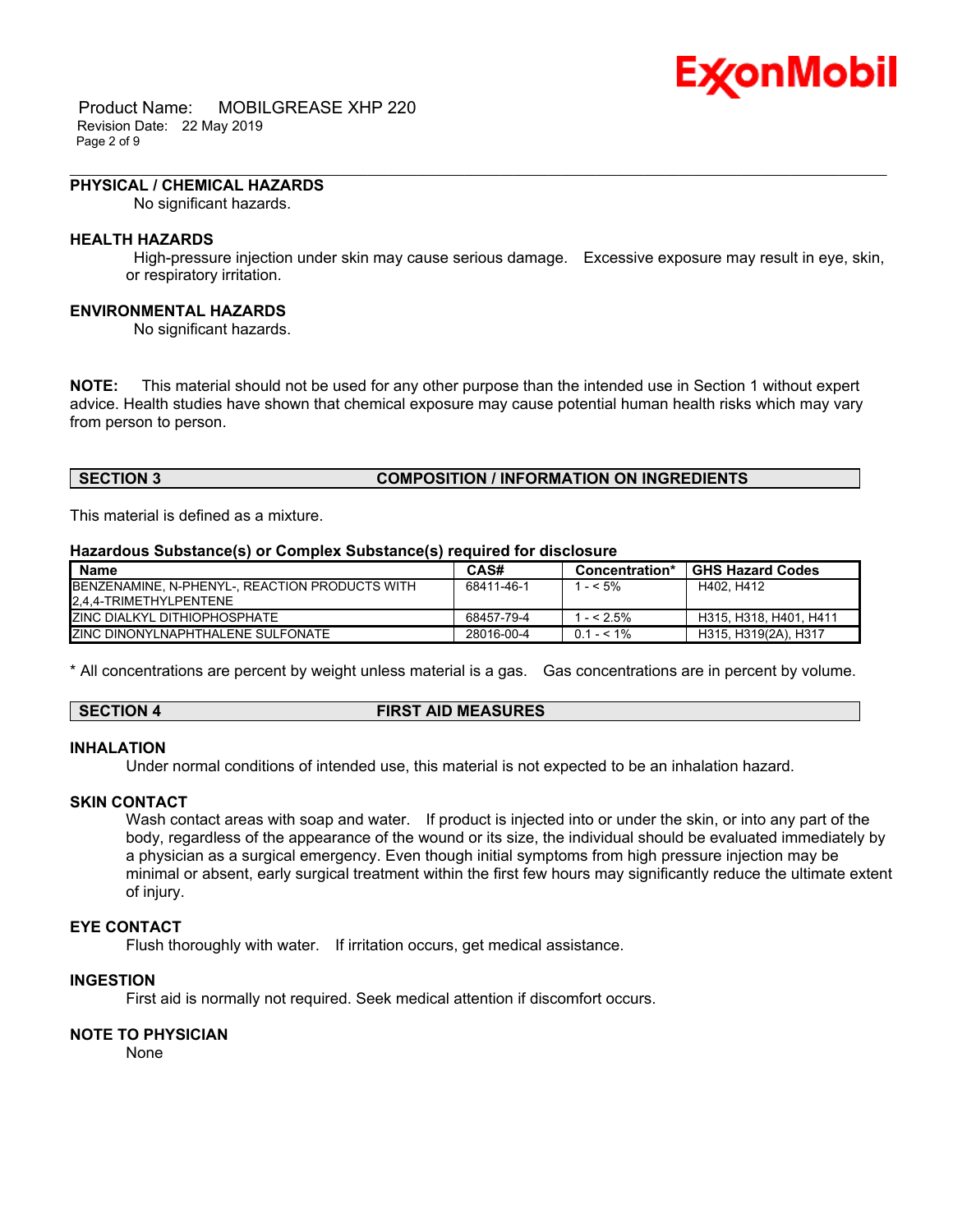# Ex⁄onMobil

 Product Name: MOBILGREASE XHP 220 Revision Date: 22 May 2019 Page 3 of 9

#### \_\_\_\_\_\_\_\_\_\_\_\_\_\_\_\_\_\_\_\_\_\_\_\_\_\_\_\_\_\_\_\_\_\_\_\_\_\_\_\_\_\_\_\_\_\_\_\_\_\_\_\_\_\_\_\_\_\_\_\_\_\_\_\_\_\_\_\_\_\_\_\_\_\_\_\_\_\_\_\_\_\_\_\_\_\_\_\_\_\_\_\_\_\_\_\_\_\_\_\_\_\_\_\_\_\_\_\_\_\_\_\_\_\_\_\_\_\_ **SECTION 5 FIRE FIGHTING MEASURES**

#### **EXTINGUISHING MEDIA**

**Appropriate Extinguishing Media:** Use water fog, foam, dry chemical or carbon dioxide (CO2) to extinguish flames.

**Inappropriate Extinguishing Media:** Straight Streams of Water

#### **FIRE FIGHTING**

**Fire Fighting Instructions:** Evacuate area. Prevent runoff from fire control or dilution from entering streams, sewers, or drinking water supply. Firefighters should use standard protective equipment and in enclosed spaces, self-contained breathing apparatus (SCBA). Use water spray to cool fire exposed surfaces and to protect personnel.

**Hazardous Combustion Products:** Aldehydes, Incomplete combustion products, Oxides of carbon, Smoke, Fume, Sulfur oxides

#### **FLAMMABILITY PROPERTIES**

**Flash Point [Method]:** >200°C (392°F) [EST. FOR OIL, ASTM D-92 (COC)] **Flammable Limits (Approximate volume % in air):** LEL: N/D UEL: N/D **Autoignition Temperature:** N/D

## **SECTION 6 ACCIDENTAL RELEASE MEASURES**

#### **NOTIFICATION PROCEDURES**

In the event of a spill or accidental release, notify relevant authorities in accordance with all applicable regulations.

#### **PROTECTIVE MEASURES**

Avoid contact with spilled material. See Section 5 for fire fighting information. See the Hazard Identification Section for Significant Hazards. See Section 4 for First Aid Advice. See Section 8 for advice on the minimum requirements for personal protective equipment. Additional protective measures may be necessary, depending on the specific circumstances and/or the expert judgment of the emergency responders.

For emergency responders: Respiratory protection: respiratory protection will be necessary only in special cases, e.g., formation of mists. Half-face or full-face respirator with filter(s) for dust/organic vapor or Self Contained Breathing Apparatus (SCBA) can be used depending on the size of spill and potential level of exposure. If the exposure cannot be completely characterized or an oxygen deficient atmosphere is possible or anticipated, SCBA is recommended. Work gloves that are resistant to hydrocarbons are recommended. Gloves made of polyvinyl acetate (PVA) are not water-resistant and are not suitable for emergency use. Chemical goggles are recommended if splashes or contact with eyes is possible. Small spills: normal antistatic work clothes are usually adequate. Large spills: full body suit of chemical resistant, antistatic material is recommended.

#### **SPILL MANAGEMENT**

**Land Spill:** Scrape up spilled material with shovels into a suitable container for recycle or disposal.

**Water Spill:** Stop leak if you can do it without risk. Confine the spill immediately with booms. Warn other shipping. Skim from surface.

Water spill and land spill recommendations are based on the most likely spill scenario for this material;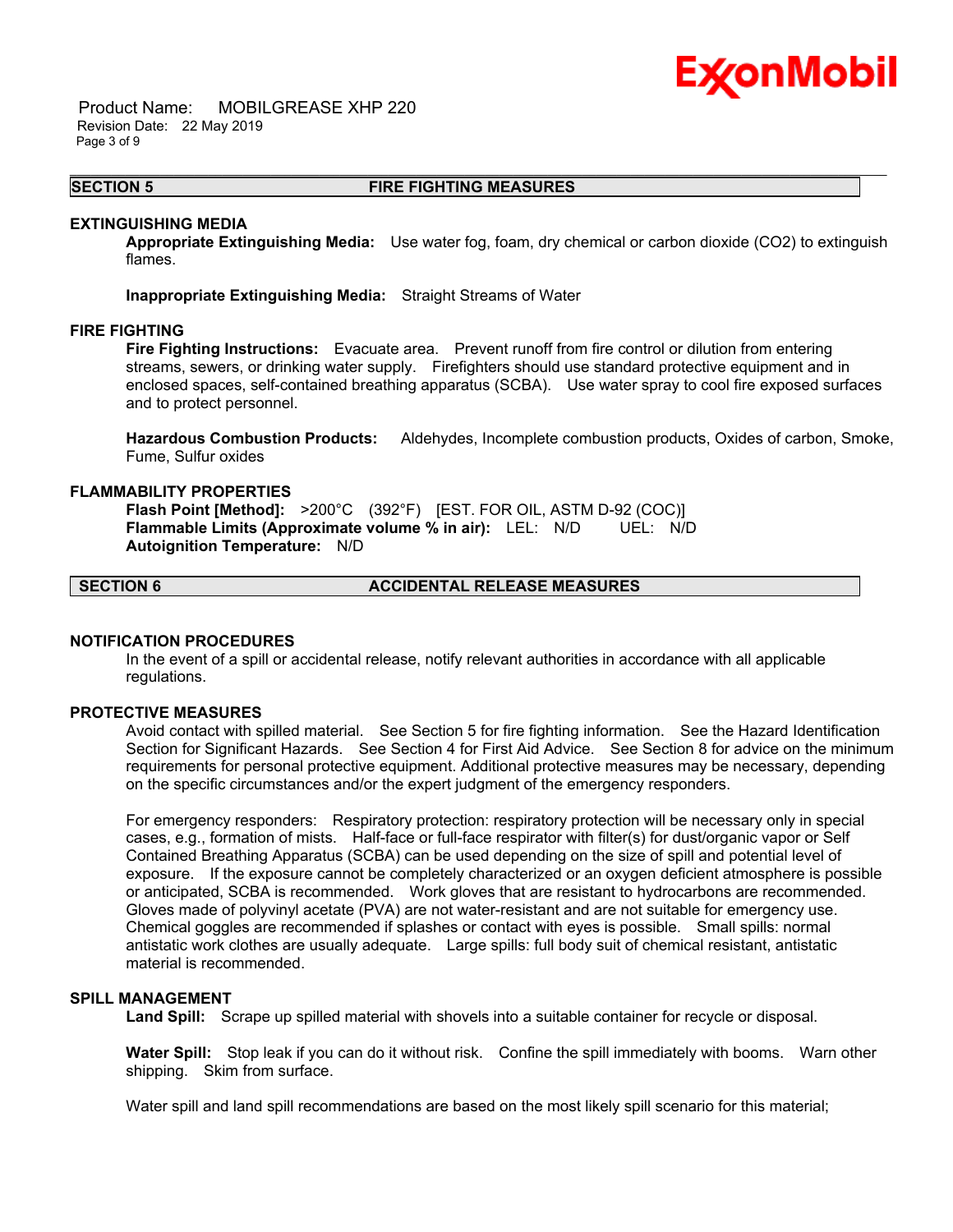

 Product Name: MOBILGREASE XHP 220 Revision Date: 22 May 2019 Page 4 of 9

> however, geographic conditions, wind, temperature, (and in the case of a water spill) wave and current direction and speed may greatly influence the appropriate action to be taken. For this reason, local experts should be consulted. Note: Local regulations may prescribe or limit action to be taken.

\_\_\_\_\_\_\_\_\_\_\_\_\_\_\_\_\_\_\_\_\_\_\_\_\_\_\_\_\_\_\_\_\_\_\_\_\_\_\_\_\_\_\_\_\_\_\_\_\_\_\_\_\_\_\_\_\_\_\_\_\_\_\_\_\_\_\_\_\_\_\_\_\_\_\_\_\_\_\_\_\_\_\_\_\_\_\_\_\_\_\_\_\_\_\_\_\_\_\_\_\_\_\_\_\_\_\_\_\_\_\_\_\_\_\_\_\_\_

#### **ENVIRONMENTAL PRECAUTIONS**

Prevent entry into waterways, sewers, basements or confined areas.

#### **SECTION 7 HANDLING AND STORAGE**

#### **HANDLING**

Prevent small spills and leakage to avoid slip hazard.

**Static Accumulator:** This material is not a static accumulator.

#### **STORAGE**

Do not store in open or unlabelled containers.

#### **SECTION 8 EXPOSURE CONTROLS / PERSONAL PROTECTION**

NOTE: Limits/standards shown for guidance only. Follow applicable regulations.

#### **ENGINEERING CONTROLS**

The level of protection and types of controls necessary will vary depending upon potential exposure conditions. Control measures to consider:

No special requirements under ordinary conditions of use and with adequate ventilation.

#### **PERSONAL PROTECTION**

Personal protective equipment selections vary based on potential exposure conditions such as applications, handling practices, concentration and ventilation. Information on the selection of protective equipment for use with this material, as provided below, is based upon intended, normal usage.

**Respiratory Protection:** If engineering controls do not maintain airborne contaminant concentrations at a level which is adequate to protect worker health, an approved respirator may be appropriate. Respirator selection, use, and maintenance must be in accordance with regulatory requirements, if applicable. Types of respirators to be considered for this material include:

No protection is ordinarily required under normal conditions of use and with adequate ventilation.

For high airborne concentrations, use an approved supplied-air respirator, operated in positive pressure mode. Supplied air respirators with an escape bottle may be appropriate when oxygen levels are inadequate, gas/vapor warning properties are poor, or if air purifying filter capacity/rating may be exceeded.

**Hand Protection:** Any specific glove information provided is based on published literature and glove manufacturer data. Glove suitability and breakthrough time will differ depending on the specific use conditions. Contact the glove manufacturer for specific advice on glove selection and breakthrough times for your use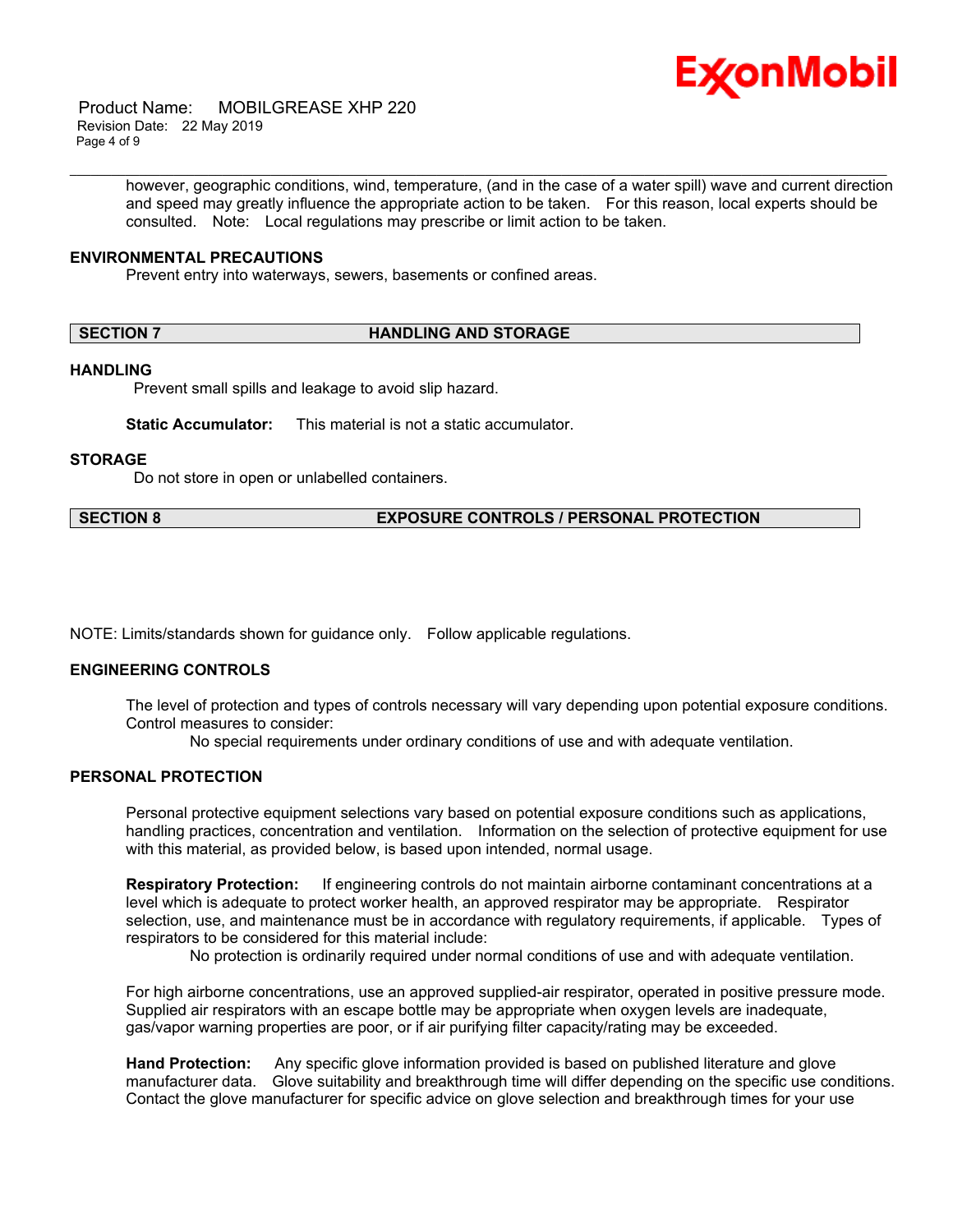

 Product Name: MOBILGREASE XHP 220 Revision Date: 22 May 2019 Page 5 of 9

> conditions. Inspect and replace worn or damaged gloves. The types of gloves to be considered for this material include:

No protection is ordinarily required under normal conditions of use. Nitrile,Viton

\_\_\_\_\_\_\_\_\_\_\_\_\_\_\_\_\_\_\_\_\_\_\_\_\_\_\_\_\_\_\_\_\_\_\_\_\_\_\_\_\_\_\_\_\_\_\_\_\_\_\_\_\_\_\_\_\_\_\_\_\_\_\_\_\_\_\_\_\_\_\_\_\_\_\_\_\_\_\_\_\_\_\_\_\_\_\_\_\_\_\_\_\_\_\_\_\_\_\_\_\_\_\_\_\_\_\_\_\_\_\_\_\_\_\_\_\_\_

**Eye Protection:** If contact is likely, safety glasses with side shields are recommended.

**Skin and Body Protection:** Any specific clothing information provided is based on published literature or manufacturer data. The types of clothing to be considered for this material include:

 No skin protection is ordinarily required under normal conditions of use. In accordance with good industrial hygiene practices, precautions should be taken to avoid skin contact.

**Specific Hygiene Measures:** Always observe good personal hygiene measures, such as washing after handling the material and before eating, drinking, and/or smoking. Routinely wash work clothing and protective equipment to remove contaminants. Discard contaminated clothing and footwear that cannot be cleaned. Practice good housekeeping.

#### **ENVIRONMENTAL CONTROLS**

 Comply with applicable environmental regulations limiting discharge to air, water and soil. Protect the environment by applying appropriate control measures to prevent or limit emissions.

#### **SECTION 9 PHYSICAL AND CHEMICAL PROPERTIES**

**Note: Physical and chemical properties are provided for safety, health and environmental considerations only and may not fully represent product specifications. Contact the Supplier for additional information.**

#### **GENERAL INFORMATION**

**Physical State:** Solid **Form:** Semi-fluid **Color:** Blue **Odor:** Characteristic **Odor Threshold:** N/D

#### **IMPORTANT HEALTH, SAFETY, AND ENVIRONMENTAL INFORMATION**

**Relative Density (at 15 °C): 0.914 Flammability (Solid, Gas):** N/A **Flash Point [Method]:** >200°C (392°F) [EST. FOR OIL, ASTM D-92 (COC)] **Flammable Limits (Approximate volume % in air):** LEL: N/D UEL: N/D **Autoignition Temperature:** N/D **Boiling Point / Range:** > 316°C (600°F) [Estimated] **Decomposition Temperature:** N/D **Vapor Density (Air = 1):** N/D **Vapor Pressure:** < 0.013 kPa (0.1 mm Hg) at 20 °C [Estimated] **Evaporation Rate (n-butyl acetate = 1):** N/D **pH:** N/A **Log Pow (n-Octanol/Water Partition Coefficient):** > 3.5 [Estimated] **Solubility in Water:** Negligible **Viscosity:** >150 cSt (150 mm2/sec) at 40 °C | >16 cSt (16 mm2/sec) at 100°C **Oxidizing Properties:** See Hazards Identification Section.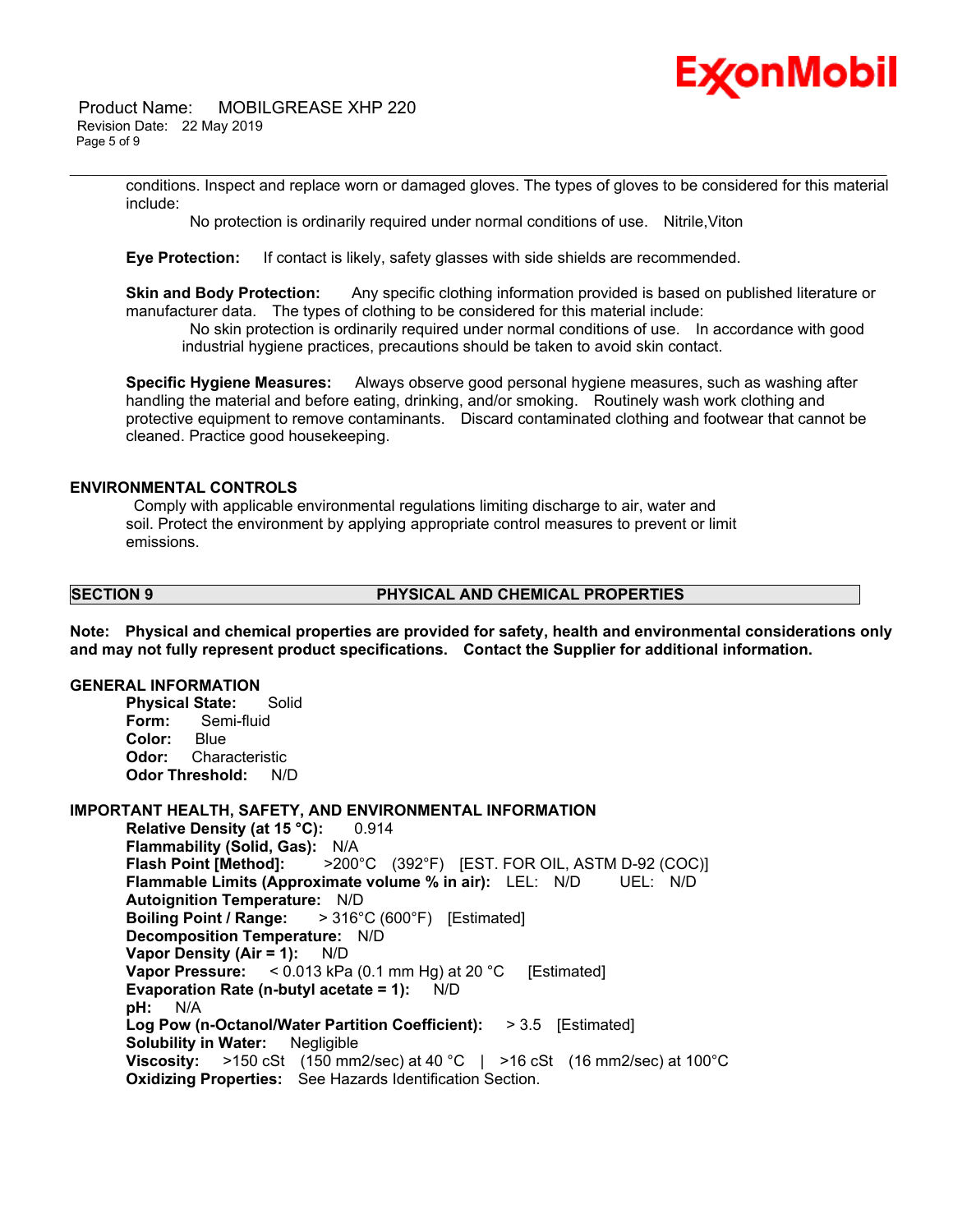

 Product Name: MOBILGREASE XHP 220 Revision Date: 22 May 2019 Page 6 of 9

#### **OTHER INFORMATION**

**Freezing Point:** N/D **Melting Point:** N/D **DMSO Extract (mineral oil only), IP-346:** < 3 %wt

NOTE: Most physical properties above are for the oil component in the material.

#### **SECTION 10 STABILITY AND REACTIVITY**

\_\_\_\_\_\_\_\_\_\_\_\_\_\_\_\_\_\_\_\_\_\_\_\_\_\_\_\_\_\_\_\_\_\_\_\_\_\_\_\_\_\_\_\_\_\_\_\_\_\_\_\_\_\_\_\_\_\_\_\_\_\_\_\_\_\_\_\_\_\_\_\_\_\_\_\_\_\_\_\_\_\_\_\_\_\_\_\_\_\_\_\_\_\_\_\_\_\_\_\_\_\_\_\_\_\_\_\_\_\_\_\_\_\_\_\_\_\_

**STABILITY:** Material is stable under normal conditions.

**CONDITIONS TO AVOID:** Excessive heat. High energy sources of ignition.

**MATERIALS TO AVOID:** Strong oxidizers

**HAZARDOUS DECOMPOSITION PRODUCTS:** Material does not decompose at ambient temperatures.

**POSSIBILITY OF HAZARDOUS REACTIONS:** Hazardous polymerization will not occur.

#### **SECTION 11 TOXICOLOGICAL INFORMATION**

### **INFORMATION ON TOXICOLOGICAL EFFECTS**

| <b>Hazard Class</b>                                                | <b>Conclusion / Remarks</b>                                                                        |
|--------------------------------------------------------------------|----------------------------------------------------------------------------------------------------|
| <b>Inhalation</b>                                                  |                                                                                                    |
| Acute Toxicity: No end point data for<br>lmaterial.                | Minimally Toxic. Based on assessment of the components.                                            |
| Irritation: No end point data for material.                        | Negligible hazard at ambient/normal handling temperatures.                                         |
| Ingestion                                                          |                                                                                                    |
| Acute Toxicity: No end point data for<br>lmaterial.                | Minimally Toxic. Based on assessment of the components.                                            |
| <b>Skin</b>                                                        |                                                                                                    |
| Acute Toxicity: No end point data for<br>lmaterial.                | Minimally Toxic. Based on assessment of the components.                                            |
| Skin Corrosion/Irritation: No end point data<br>lfor material.     | Negligible irritation to skin at ambient temperatures. Based on<br>assessment of the components.   |
| <b>Eye</b>                                                         |                                                                                                    |
| Serious Eye Damage/Irritation: No end point<br>ldata for material. | May cause mild, short-lasting discomfort to eyes. Based on<br>assessment of the components.        |
| <b>Sensitization</b>                                               |                                                                                                    |
| Respiratory Sensitization: No end point data<br>for material.      | Not expected to be a respiratory sensitizer.                                                       |
| Skin Sensitization: No end point data for<br>lmaterial.            | Not expected to be a skin sensitizer. Based on assessment of the<br>components.                    |
| <b>Aspiration: Data available.</b>                                 | Not expected to be an aspiration hazard. Based on physico-<br>chemical properties of the material. |
| Germ Cell Mutagenicity: No end point data                          | Not expected to be a germ cell mutagen. Based on assessment of                                     |
| lfor material.                                                     | the components.                                                                                    |
| Carcinogenicity: No end point data for<br>lmaterial.               | Not expected to cause cancer. Based on assessment of the<br>components.                            |
| Reproductive Toxicity: No end point data                           | Not expected to be a reproductive toxicant. Based on assessment                                    |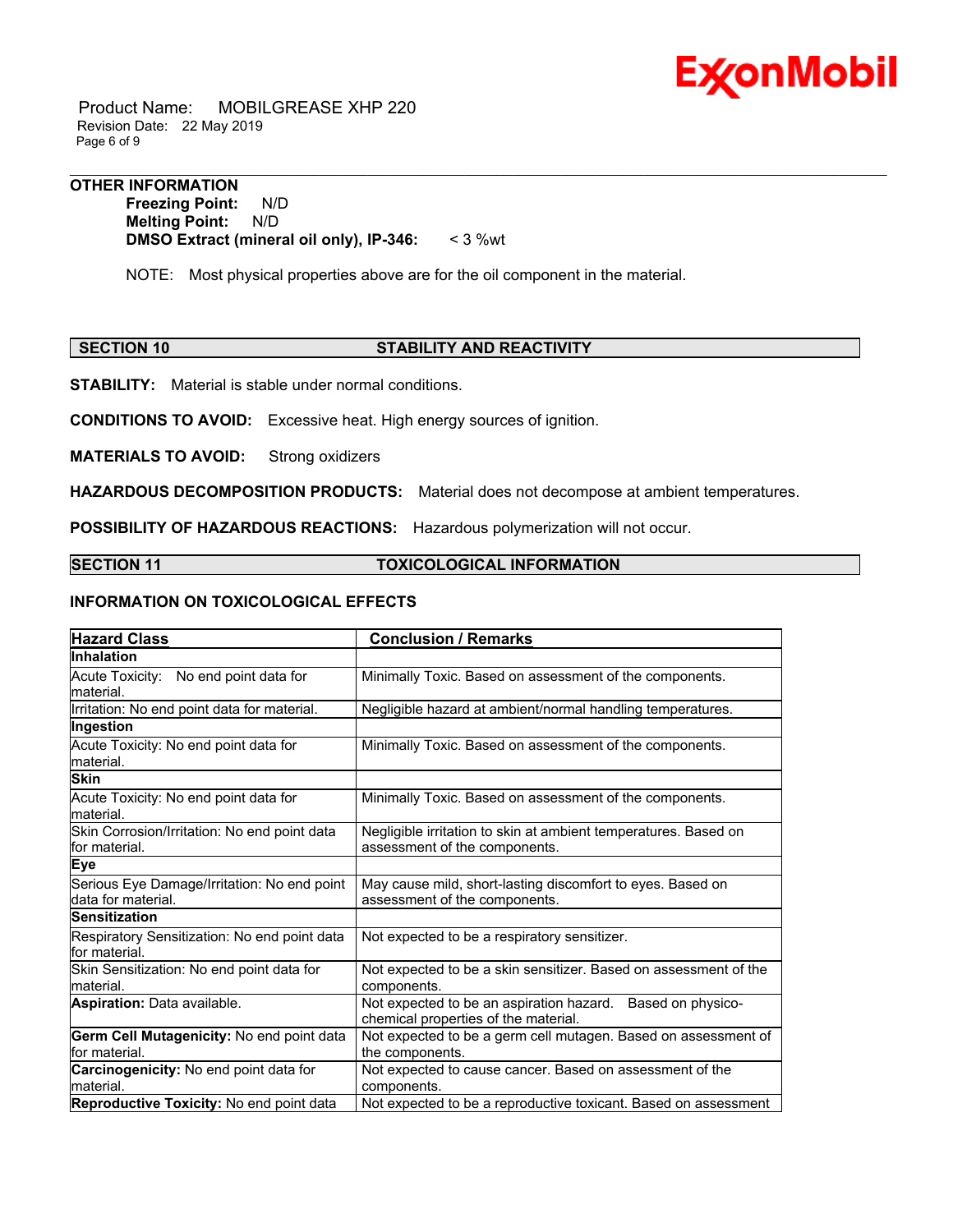

 Product Name: MOBILGREASE XHP 220 Revision Date: 22 May 2019 Page 7 of 9

| for material.                                          | of the components.                                                                                                |
|--------------------------------------------------------|-------------------------------------------------------------------------------------------------------------------|
| <b>Lactation:</b> No end point data for material.      | Not expected to cause harm to breast-fed children.                                                                |
| Specific Target Organ Toxicity (STOT)                  |                                                                                                                   |
| Single Exposure: No end point data for<br>Imaterial.   | Not expected to cause organ damage from a single exposure.                                                        |
| Repeated Exposure: No end point data for<br>Imaterial. | Not expected to cause organ damage from prolonged or repeated<br>exposure. Based on assessment of the components. |

#### **OTHER INFORMATION For the product itself:**

Component concentrations in this formulation would not be expected to cause skin sensitization, based on tests of the components, this formulation, or similar formulations.

#### **Contains:**

Base oil severely refined: Not carcinogenic in animal studies. Representative material passes IP-346, Modified Ames test, and/or other screening tests. Dermal and inhalation studies showed minimal effects; lung non-specific infiltration of immune cells, oil deposition and minimal granuloma formation. Not sensitizing in test animals.

C.I. Solvent blue: Positive in the Ames and Mouse Lymphoma mutagenicity assay.

### **IARC Classification: The following ingredients are cited on the lists below:** None.

|              |               | --REGULATORY LISTS SEARCHED-- |  |  |
|--------------|---------------|-------------------------------|--|--|
| $1 = IARC 1$ | $2 = IARC 2A$ | $3 = IARC 2B$                 |  |  |

#### **SECTION 12 ECOLOGICAL INFORMATION**

 The information given is based on data for the material, components of the material, or for similar materials, through the application of bridging principals.

#### **ECOTOXICITY**

Material -- Not expected to be harmful to aquatic organisms.

#### **MOBILITY**

 Base oil component -- Low solubility and floats and is expected to migrate from water to the land. Expected to partition to sediment and wastewater solids.

## **PERSISTENCE AND DEGRADABILITY**

#### **Biodegradation:**

Base oil component -- Expected to be inherently biodegradable

#### **BIOACCUMULATION POTENTIAL**

 Base oil component -- Has the potential to bioaccumulate, however metabolism or physical properties may reduce the bioconcentration or limit bioavailability.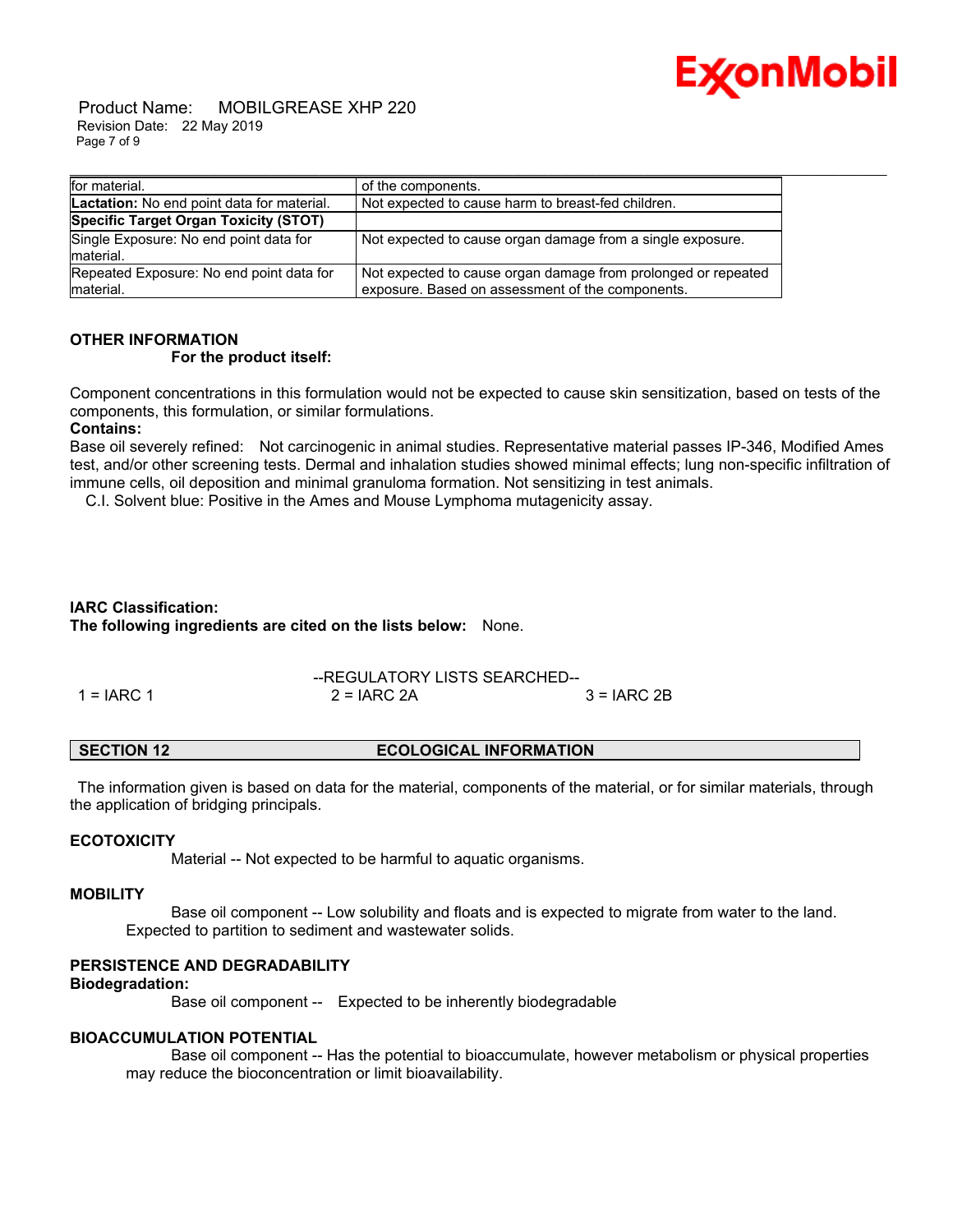

 Product Name: MOBILGREASE XHP 220 Revision Date: 22 May 2019 Page 8 of 9

#### **SECTION 13 DISPOSAL CONSIDERATIONS**

\_\_\_\_\_\_\_\_\_\_\_\_\_\_\_\_\_\_\_\_\_\_\_\_\_\_\_\_\_\_\_\_\_\_\_\_\_\_\_\_\_\_\_\_\_\_\_\_\_\_\_\_\_\_\_\_\_\_\_\_\_\_\_\_\_\_\_\_\_\_\_\_\_\_\_\_\_\_\_\_\_\_\_\_\_\_\_\_\_\_\_\_\_\_\_\_\_\_\_\_\_\_\_\_\_\_\_\_\_\_\_\_\_\_\_\_\_\_

Disposal recommendations based on material as supplied. Disposal must be in accordance with current applicable laws and regulations, and material characteristics at time of disposal.

#### **DISPOSAL RECOMMENDATIONS**

 Product is suitable for burning in an enclosed controlled burner for fuel value or disposal by supervised incineration at very high temperatures to prevent formation of undesirable combustion products.

**Empty Container Warning** Empty Container Warning (where applicable): Empty containers may contain residue and can be dangerous. Do not attempt to refill or clean containers without proper instructions. Empty drums should be completely drained and safely stored until appropriately reconditioned or disposed. Empty containers should be taken for recycling, recovery, or disposal through suitably qualified or licensed contractor and in accordance with governmental regulations. DO NOT PRESSURISE, CUT, WELD, BRAZE, SOLDER, DRILL, GRIND, OR EXPOSE SUCH CONTAINERS TO HEAT, FLAME, SPARKS, STATIC ELECTRICITY, OR OTHER SOURCES OF IGNITION. THEY MAY EXPLODE AND CAUSE INJURY OR DEATH.

## **SECTION 14 TRANSPORT INFORMATION**

**LAND** : Not Regulated for Land Transport

**SEA (IMDG):** Not Regulated for Sea Transport according to IMDG-Code

**Marine Pollutant:** No

**AIR (IATA):** Not Regulated for Air Transport

#### **SECTION 15 REGULATORY INFORMATION**

This material is not considered hazardous according to the Law on Chemicals.

#### **REGULATORY STATUS AND APPLICABLE LAWS AND REGULATIONS**

**Listed or exempt from listing/notification on the following chemical inventories (May contain substance(s) subject to notification to the EPA Active TSCA inventory prior to import to USA):**  AICS, DSL, ENCS, IECSC, ISHL, KECI, PICCS, TCSI, TSCA

| <b>SECTION 16</b> |  |
|-------------------|--|
|-------------------|--|

#### **OTHER INFORMATION**